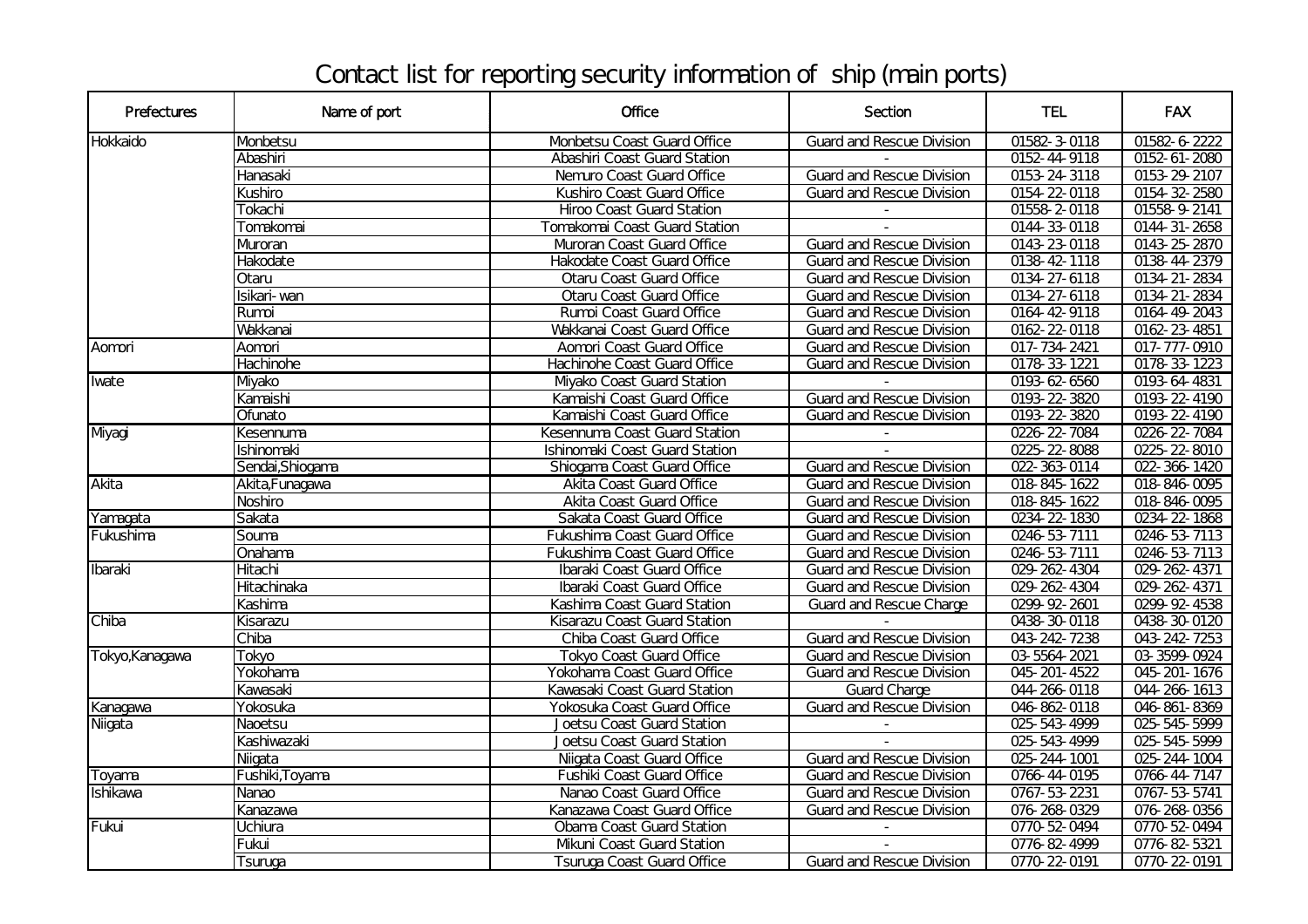| <b>Prefectures</b> | Name of port                     | Office                               | Section                          | <b>TEL</b>         | <b>FAX</b>   |
|--------------------|----------------------------------|--------------------------------------|----------------------------------|--------------------|--------------|
| Shizuoka           | Tagonoura                        | <b>Shimizu Coast Guard Office</b>    | <b>Guard and Rescue Division</b> | 0543-53-0118       | 0543-53-7118 |
|                    | Shimizu                          | Shimizu Coast Guard Office           | <b>Guard and Rescue Division</b> | 0543-53-0118       | 0543-53-7118 |
|                    | Omaezaki                         | Omaezaki Coast Guard Station         |                                  | 0548-63-4999       | 0548-63-5671 |
| Aichi              | <b>Mkawa</b>                     | <b>Gamagorii Coast Guard Station</b> | $\overline{\phantom{a}}$         | 0533-68-4999       | 0533-69-3999 |
|                    | Kinuura                          | Kinuura Coast Guard Station          |                                  | 0569-22-4999       | 0569-25-5207 |
|                    | Nagoya                           | Nagoya Coast Guard Office            | <b>Guard and Rescue Division</b> | 052-661-1615 7     | 052-661-5024 |
| Me                 | Yokkaichi                        | Yokkaichi Coast Guard Office         | <b>Guard and Rescue Division</b> | 0593-57-0118       | 0593-57-0741 |
|                    | Tsu                              | Yokkaichi Coast Guard Office         | <b>Guard and Rescue Division</b> | 0593-57-0118       | 0593-57-0741 |
|                    | Owase                            | <b>Ovase Coast Guard Office</b>      | <b>Guard and Rescue Division</b> | 0597-25-0118       | 0597-22-0639 |
| Kyoto              | Myazu                            | <b>Myazu Coast Guard Station</b>     |                                  | 0772-22-0118       | 0772-22-0118 |
|                    | Maizuru                          | Maizuru Coast Guard Office           | <b>Guard and Rescue Division</b> | 0773-76-4120       | 0773-76-4121 |
| Osaka              | Hannan                           | Kishiwada Coast Guard Station        |                                  | 0724-22-3592       | 0724 37-0444 |
|                    | Osaka                            | <b>Osaka Coast Guard Office</b>      | <b>Guard and Rescue Division</b> | $06 - 6571 - 0222$ | 06-6571-0557 |
|                    | Sakaisenboku                     | Sakai Coast Guard Station            | <b>Guard and Rescue Charge</b>   | 072-244-1771       | 072-244-5049 |
| Hyogo              | Amagasakinishinomiyaashiya       | Nishinomiya Coast Guard Staiton      |                                  | 0798-22-7070       | 0798-22-7071 |
|                    | Kobe                             | Kobe Coast Guard Office              | <b>Guard and Rescue Division</b> | 078-331-2027       | 078-331-8441 |
|                    | Higashiharima                    | Higashiharima Coast Guard Station    |                                  | 0794-35-0671       | 0794-35-0726 |
|                    | Himeji                           | Himeji Coast Guard Station           | <b>Guard and Rescue Charge</b>   | 0792-34-1016       | 0792-34-2106 |
|                    | Aioi                             | Himeji Coast Guard Station           | <b>Guard and Rescue Charge</b>   | 0792-34-1016       | 0792-34-2106 |
| Wakayama           | Singu                            | Kushimoto Coast Guard Station        |                                  | 0735-62-0226       | 0735-62-0763 |
|                    | Wakayama, Shimotsu               | Wakayama Coast Guard Office          | <b>Guard and Rescue Division</b> | 073-402-5850       | 073-402-5854 |
| Tottori, Shimane   | Sakaiminato                      | Sakaiminato Coast Guard Office       | <b>Guard and Rescue Division</b> | 0859-42-2531       | 0859-42-2531 |
| Shimane            | Hamada                           | Hamada Coast Guard Office            | <b>Guard and Rescue Division</b> | 0855-27-0771       | 0855-27-0771 |
| Okayama            | <b>Uno</b>                       | <b>Tamano Coast Guard Office</b>     | <b>Guard and Rescue Division</b> | 0863-31-3421       | 0863-31-3421 |
|                    | <b>Mzushima</b>                  | Mzushima Coast Guard Office          | <b>Guard and Rescue Division</b> | 086-444-9769       | 086-444-9703 |
| Hiroshima          | Fukuyama                         | <b>Fukuyama Coast Guard Station</b>  |                                  | 084-943-5999       | 084-943-5999 |
|                    | Onomichiitozaki                  | Onomichi Coast Guard Office          | <b>Guard and Rescue Division</b> | 0848-24-0118       | 0848-23-4999 |
|                    | Takehara                         | Kure Coast Guard Office              | <b>Guard and Rescue Division</b> | 0823-26-0118       | 0823-26-0116 |
|                    | Kure                             | Kure Coast Guard Office              | <b>Guard and Rescue Division</b> | 0823-26-0118       | 0823-26-0116 |
|                    | Hiroshima                        | Hiroshima Coast Guard Office         | <b>Guard and Rescue Division</b> | 082-253-3111       | 082-253-0027 |
|                    | Habu                             | Onomichi Coast Guard Office          | <b>Guard and Rescue Division</b> | 0848-24-0118       | 0848-23-4999 |
| Yamaguchi          | Iwakuni                          | <b>Ivakuni Coast Guard Station</b>   |                                  | 0827-21-6118       | 0827-21-6118 |
|                    | Hirao                            | <b>Tokuyama Coast Guard Office</b>   | <b>Guard and Rescue Division</b> | 0834-31-0110       | 0834-31-0110 |
|                    | Tokuyama,Kudamatsu               | <b>Tokuyama Coast Guard Office</b>   | <b>Guard and Rescue Division</b> | 0834-31-0110       | 0834-31-0110 |
|                    | Mtajirinakanoseki                | <b>Tokuyama Coast Guard Office</b>   | <b>Guard and Rescue Division</b> | 0834-31-0110       | 0834-31-0110 |
|                    | Yamaguchi                        | <b>Tokuyama Coast Guard Office</b>   | <b>Guard and Rescue Division</b> | 0834-31-0110       | 0834-31-0110 |
|                    | Ube                              | <b>Ube Coast Guard Station</b>       | <b>Guard and Rescue Charge</b>   | 0836-21-2410       | 0836-34-2357 |
|                    | Hagi                             | Hagi Coast Guard Station             |                                  | 0838-22-4999       | 0838-25-0241 |
|                    | Simonoseki (Kanmon)              | Shimonoseki Coast Guard Station      | $\sim$                           | 0832-66-4999       | 0832-67-1794 |
| Yamaguchi, Fukuoka | Kitakyushu Wakamatsu, Hibikinada | <b>Wakamatsu Coast Guard Office</b>  | <b>Guard and Rescue Division</b> | 093-761-4353       | 093-761-4353 |
|                    | Kitakyushu Others                | Moji Coast Guard Office              | <b>Guard and Rescue Division</b> | 093-321-3215       | 093-321-0373 |
| Tokushima          | Tokushima,Komatsushima           | Komatsujima Coast Guard Office       | <b>Guard and Rescue Division</b> | 08853-3-2244       | 08853-3-2245 |
|                    | Tachibana                        | Komatsujima Coast Guard Office       | <b>Guard and Rescue Division</b> | 08853-3-2244       | 08853-3-2245 |
|                    | Takuma                           | Sakaide Coast Guard Station          |                                  | 0877-46-5999       | 0877-46-5999 |
| Kagawa             |                                  |                                      |                                  |                    |              |
|                    | Marugame                         | <b>Sakaide Coast Guard Station</b>   | $\sim$                           | 0877-46-5999       | 0877-46-5999 |